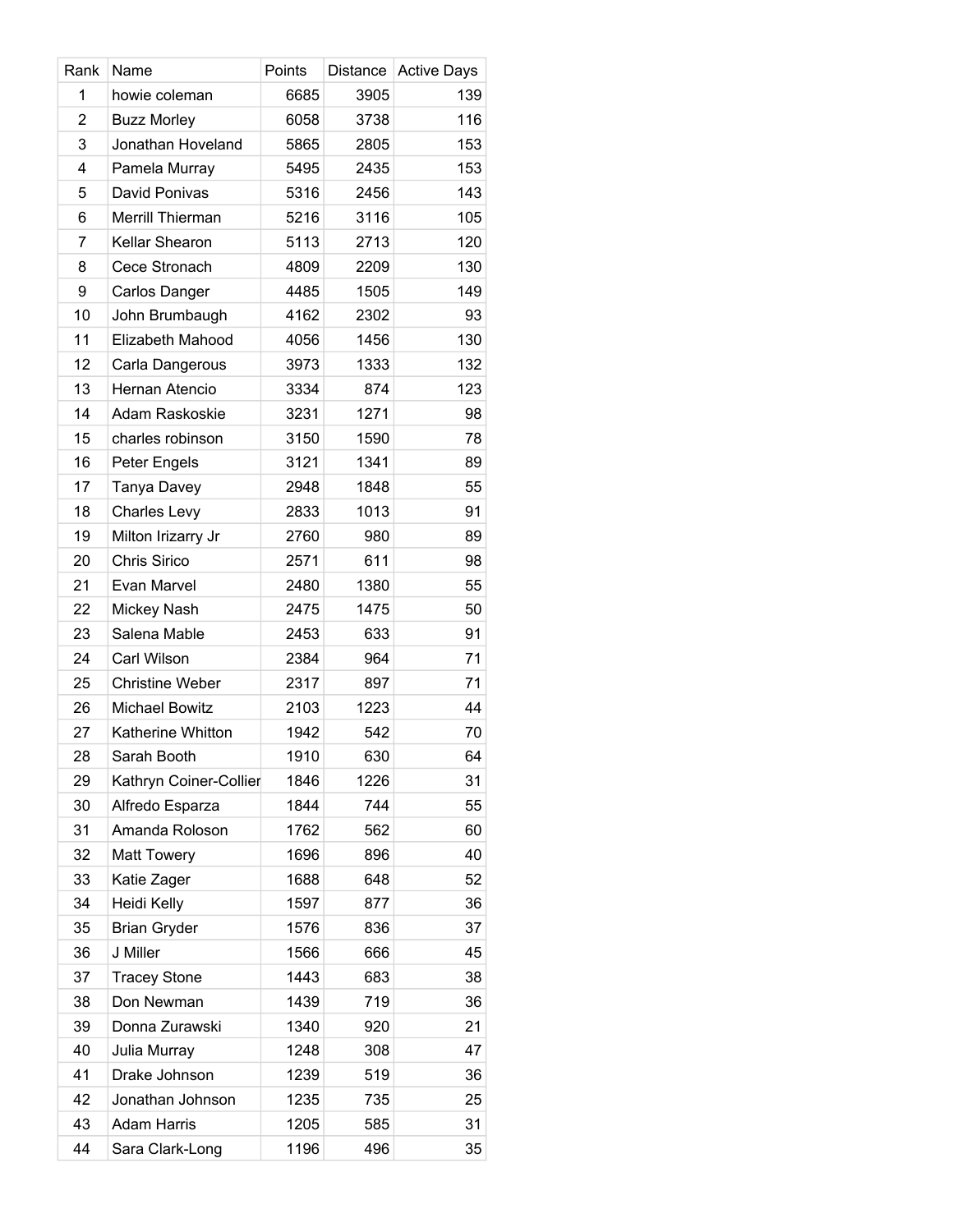| 45 | Kathy Martin             | 1139 | 499 | 32             |
|----|--------------------------|------|-----|----------------|
| 46 | Chris Gladora            | 1126 | 746 | 19             |
| 47 | <b>Tim Mcgill</b>        | 1090 | 470 | 31             |
| 48 | <b>Kaitlin Akers</b>     | 973  | 153 | 41             |
| 49 | Kent Clow                | 972  | 572 | 20             |
| 50 | <b>Bradley Gerling</b>   | 966  | 606 | 18             |
| 51 | Hannah Van Patten        | 936  | 416 | 26             |
| 52 | Jared Widseth            | 928  | 368 | 28             |
| 53 | John Knoy                | 915  | 475 | 22             |
| 54 | Ashley Knoy              | 857  | 457 | 20             |
| 55 | Dionne Fleshman          | 770  | 250 | 26             |
| 56 | Kent Main                | 754  | 334 | 21             |
| 57 | Linda Walden             | 747  | 347 | 20             |
| 58 | Geoff Fey                | 726  | 306 | 21             |
| 59 | Karin Lukas-Cox          | 725  | 225 | 25             |
| 60 | <b>Nate Mitchell</b>     | 710  | 250 | 23             |
| 61 | Jacob Deal               | 680  | 320 | 18             |
| 62 | Kellie Clow              | 608  | 388 | 11             |
| 63 | Courtney Lenhart         | 604  | 204 | 20             |
| 64 | Alan Berkeley            | 597  | 217 | 19             |
| 65 | <b>Pixel Lucas</b>       | 569  | 229 | 17             |
| 66 | john desroches           | 532  | 352 | 9              |
| 67 | G Adams                  | 516  | 216 | 15             |
| 68 | Alejandro Armendariz     | 514  | 294 | 11             |
| 69 | Mark Rascio              | 473  | 253 | 11             |
| 70 | Petar Lemajic            | 465  | 105 | 18             |
| 71 | <b>Stephen Stansbery</b> | 400  | 160 | 12             |
| 72 | <b>Binjamin Pew</b>      | 313  | 133 | 9              |
| 73 | Sarah Womble             | 310  | 90  | 11             |
| 74 | Chad Ellis               | 293  | 113 | 9              |
| 75 | Jeffrey Peet             | 263  | 143 | 6              |
| 76 | Daniel Johnson           | 233  | 33  | 10             |
| 77 | Ann Groninger            | 214  | 94  | 6              |
| 78 | Penni Gryder             | 211  | 71  | $\overline{7}$ |
| 79 | Stefan Rascio            | 199  | 119 | 4              |
| 80 | Chris Long               | 144  | 104 | 2              |
| 81 | King bike Adrock         | 133  | 73  | 3              |
| 82 | Kristin Wilkerson        | 125  | 45  | 4              |
| 83 | Kevin Giriunas           | 107  | 47  | 3              |
| 84 | David Spranger           | 66   | 26  | 2              |
| 85 | shawn halstead           | 66   | 26  | 2              |
| 86 | <b>Kevin Anders</b>      | 64   | 24  | 2              |
| 87 | <b>Dick Winters</b>      | 42   | 22  | 1              |
| 88 | Evan Simons              | 34   | 14  | 1              |
| 89 | Mark Kutny               | 33   | 13  | 1              |